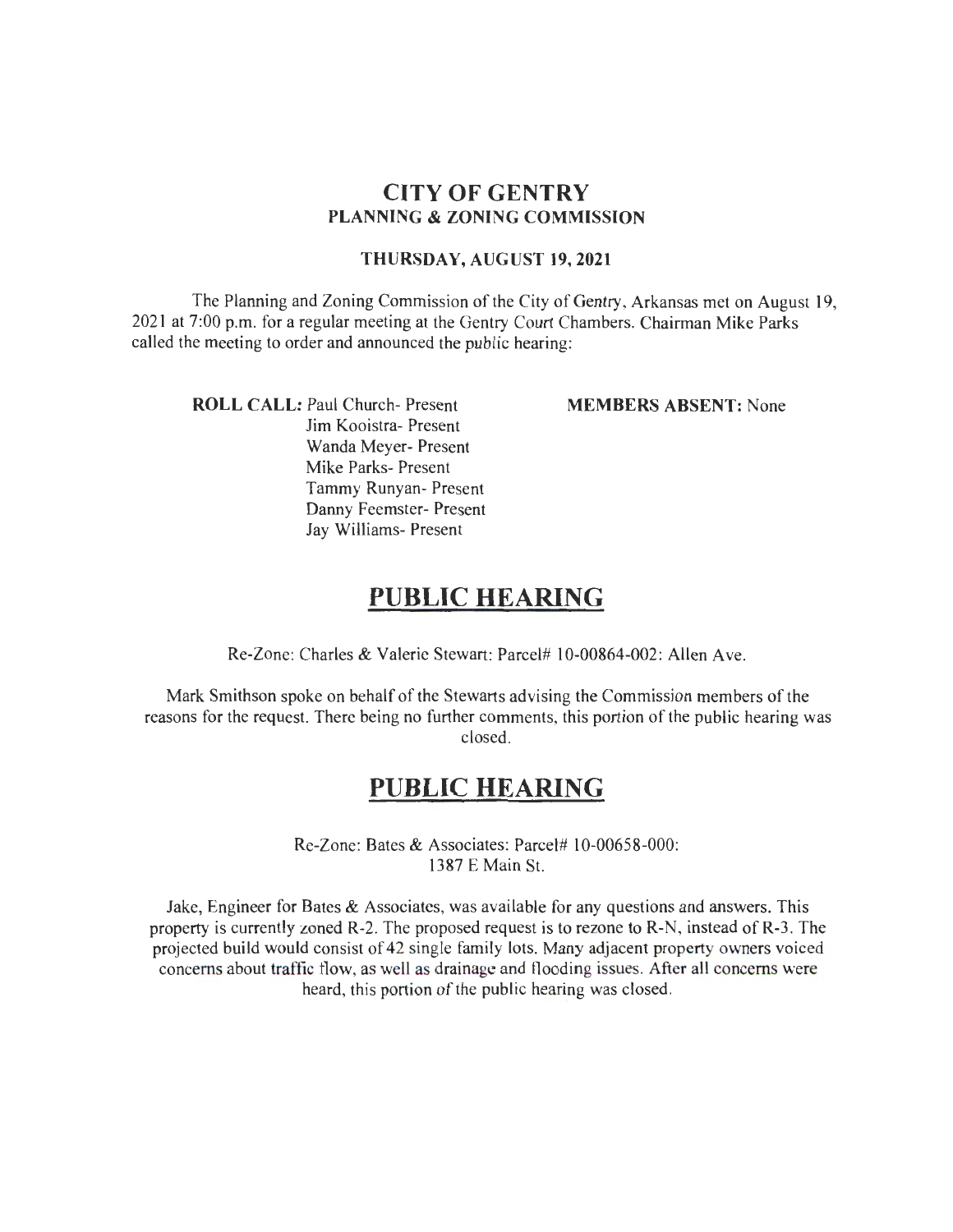# **PUBLIC HEARING**

Special Use Permit: Gentry Spanish Seventh Day Adventist Church: Parcel# 10-000107-000: 121 Shafer Ave.

Mark Smithson advised the Commission the request of the Church, is to space out paving of the parking lot as the money becomes available. There being no further comments, this concluded the public hearing portion of the evening's agenda. Chairman Mike Parks thanked those in attendance for coming and announced the start of the regular session of the planning commission:

#### **PLANNING COMMISSION:**

**ROLL CALL:** Paul Church- Present Jim Kooistra- Present Wanda Meyer- Present Mike Parks- Present Tammy Runyan- Present Danny Feemster- Present Jay Williams- Present

#### **MEMBERS ABSENT:** None

Others in attendance: City Attorney Joel Kurtz, City Clerk Jenny Trout, Jason Barrett, Jesse Fulcher, Janie Parks, Larry & Misty Curran, James Krein, various land owners, and others. Randy Moll attended virtually.

# **Review of the Minutes of the July 15, 2021 Regular Meeting:**

**Motion:** Church- to approve the minutes as written **Second:** Runyan **Roll Call:** Church-yes Williams-yes **Motion Passed.**  Feemster-yes Meyer-yes Kooistra-yes Runyan-yes Parks-yes

**\*At this time Chairman Mike Parks informed members of the planning commission about the City of Gentry COVID Credit Program that was provided in each of their packets\***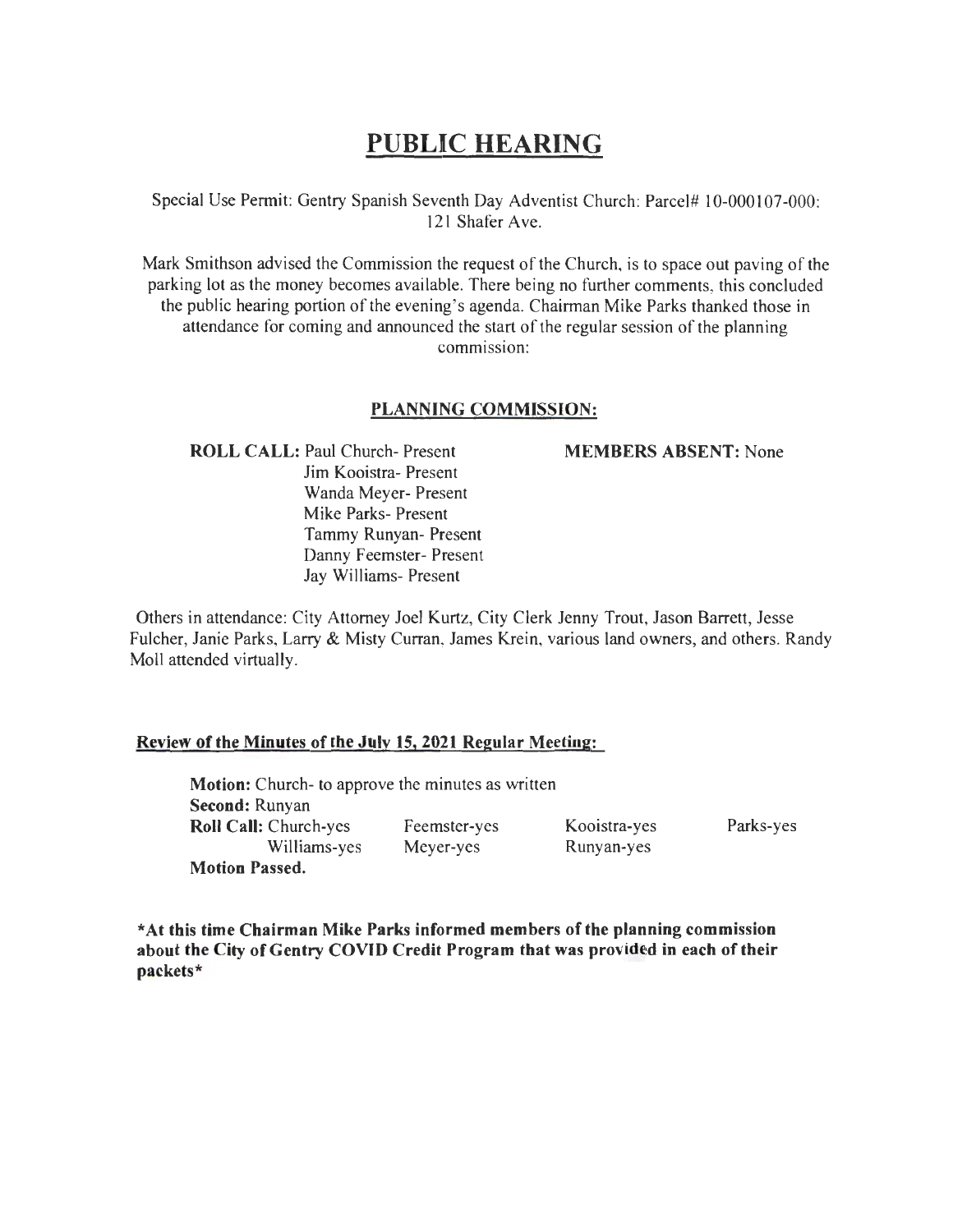# 1). Rezone: Charles & Valerie Stewart: Parcel# 10-00864-002: Allen Ave.

To change the current zone from C-2 to R-2 : After discussion and consideration:

| <b>Motion:</b> Church- to approve the rezone from C-2 to R-2 |              |              |           |
|--------------------------------------------------------------|--------------|--------------|-----------|
| Second: Kooistra                                             |              |              |           |
| <b>Roll Call: Church-yes</b>                                 | Feemster-yes | Kooistra-yes | Parks-yes |
| Williams-yes                                                 | Meyer-yes    | Runyan-yes   |           |
| <b>Motion Passed.</b>                                        |              |              |           |

#### 2). Rezone: Bates & Associates: Parcel# 10-00658-000: 1387 E Main St.

To change the current zone from R-2 to R-N: After discussion and consideration:

Motion: Church- to change the zone to R-N but, this matter will be strongly reviewed for drainage and street issues Second: Feemster Roll Call: Church-yes Meyer-No Motion passed. Feemster-yes Runyan-yes Kooistra-yes Parks-yes Williams-yes

# 3). Special Use Permit: Gentry Spanish Seventh Day Adventist Church: Parcel# 10-00107-000: 121 Shafer Ave.

This item was initially overlooked but, was addressed after the Board of Appeal/Ochoa matter. After discussion and consideration:

| <b>Motion:</b> Williams- to approve the request as long as the handicapped areas are paved and, on<br>condition of a 4 year review |              |              |           |
|------------------------------------------------------------------------------------------------------------------------------------|--------------|--------------|-----------|
| Second: Runyan- seconded the paving; Kooistra- seconded the condition of a 4 year review                                           |              |              |           |
| <b>Roll Call: Church-yes</b>                                                                                                       | Feemster-yes | Kooistra-yes | Parks-yes |
| Williams-yes                                                                                                                       | Meyer-yes    | Runyan-yes   |           |
| <b>Motion passed.</b>                                                                                                              |              |              |           |

#### 4). Board of Appeal: Omar Ochoa: Parcel# 10-00918-000: 184 Orchard Dr.

To increase footage size of driveway . After discussion and consideration:

| <b>Motion:</b> Church- to grant permit for 32' driveway |              |              |           |
|---------------------------------------------------------|--------------|--------------|-----------|
| <b>Second: Meyer</b>                                    |              |              |           |
| <b>Roll Call: Church-yes</b>                            | Feemster-yes | Kooistra-yes | Parks-yes |
| Williams-yes                                            | Meyer-yes    | Runyan-yes   |           |
| <b>Motion passed.</b>                                   |              |              |           |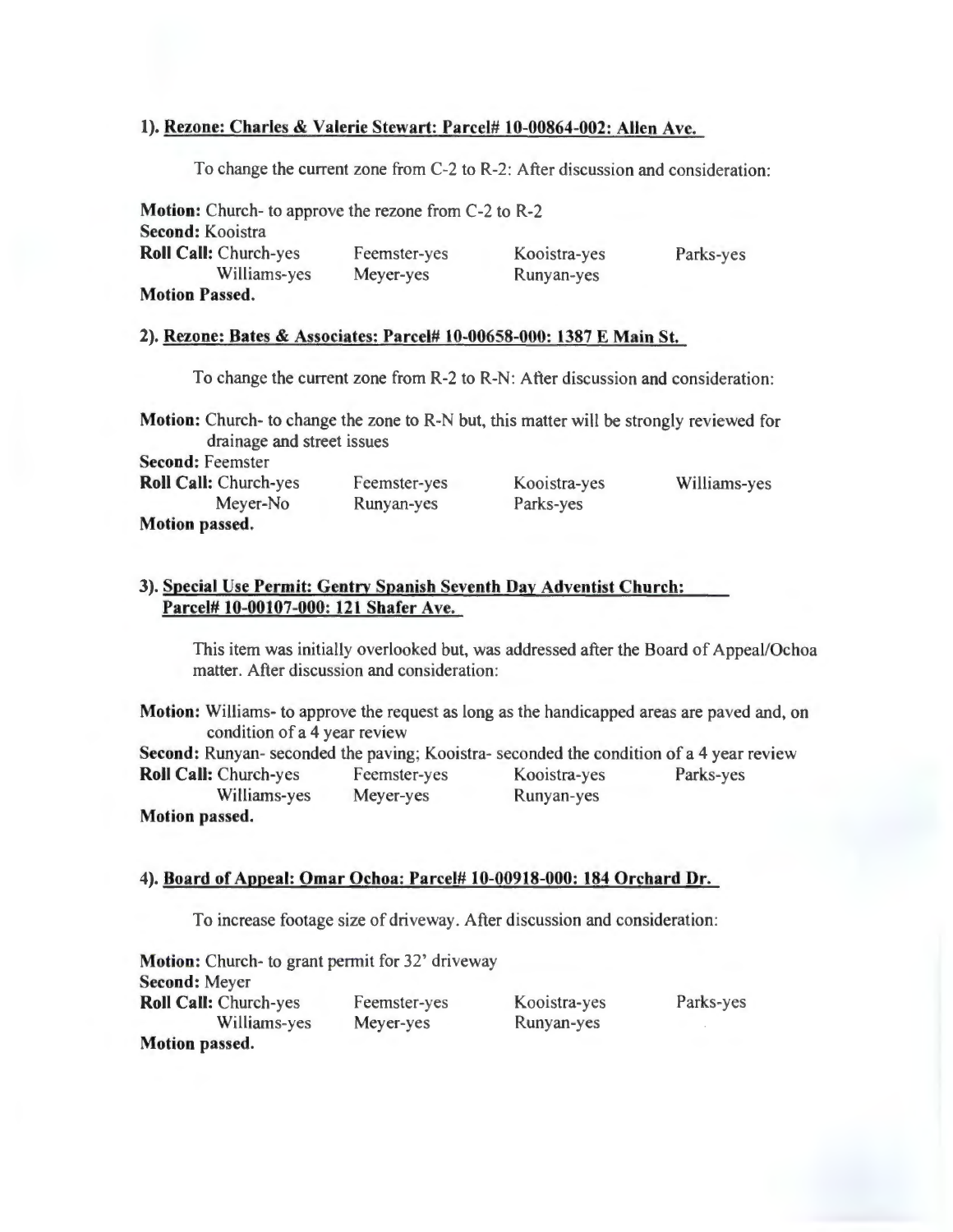# 5). Tract Split: Vanatta/Alan Reid & Associates: Parcel# 18-13877-001: 21409 Shady Grove Rd.

Alan Reid represented the Vanatta's regarding any questions. After consideration and discussion:

| Motion: Williams- to approve the property line adjustment tract split |              |              |           |
|-----------------------------------------------------------------------|--------------|--------------|-----------|
| Second: Meyer                                                         |              |              |           |
| <b>Roll Call: Church-yes</b>                                          | Feemster-yes | Kooistra-yes | Parks-yes |
| Williams-yes                                                          | Meyer-yes    | Runyan-yes   |           |
| Motion passed.                                                        |              |              |           |

#### 6). Tract Split: William & Delia Haak- Parcel# 18-13568-004: 20083 Dawn Hill E. Rd.

After discussion:

| <b>Motion:</b> Church- to approve the lot split |              |              |               |
|-------------------------------------------------|--------------|--------------|---------------|
| <b>Second:</b> Kooistra                         |              |              |               |
| <b>Roll Call: Church-yes</b>                    | Feemster-yes | Kooistra-yes | Williams-pass |
| Meyer-yes                                       | Runyan-yes   | Parks-yes    |               |
| <b>Motion passed.</b>                           |              |              |               |

# 7). Kevin & Candra Osnes: Parcel# 18-13909-000: 20591 Shady Grove Rd.

After review and consideration:

| <b>Motion:</b> Kooistra- to approve the tract split as shown |              |              |           |
|--------------------------------------------------------------|--------------|--------------|-----------|
| <b>Second: Meyer</b>                                         |              |              |           |
| <b>Roll Call: Church-yes</b>                                 | Feemster-yes | Kooistra-yes | Parks-yes |
| Williams-yes                                                 | Meyer-yes    | Runyan-yes   |           |
| Motion passed.                                               |              |              |           |

# 8). Subdivision: Apple Valley: Preliminary Plat: Parcel# 10-00122-490: 21920 Marion Lee Rd.

After review and consideration:

Motion: Meyer- to approve the Preliminary Plat with the stipulation that (line 16), signatures are obtained and Layman has had chance to review Second: Kooistra

| <b>Roll Call: Church-yes</b> | Feemster-yes | Kooistra-yes | Parks-yes |
|------------------------------|--------------|--------------|-----------|
| Williams-pass                | Mever-yes    | Runyan-yes   |           |
| Motion passed.               |              |              |           |

# 9). Subdivision: Apple Valley: Sketch Plan: Parcel# 10-00122-490: 21920 Marion Lee Rd.

The Sketch Plan was reviewed by all members and accepted.